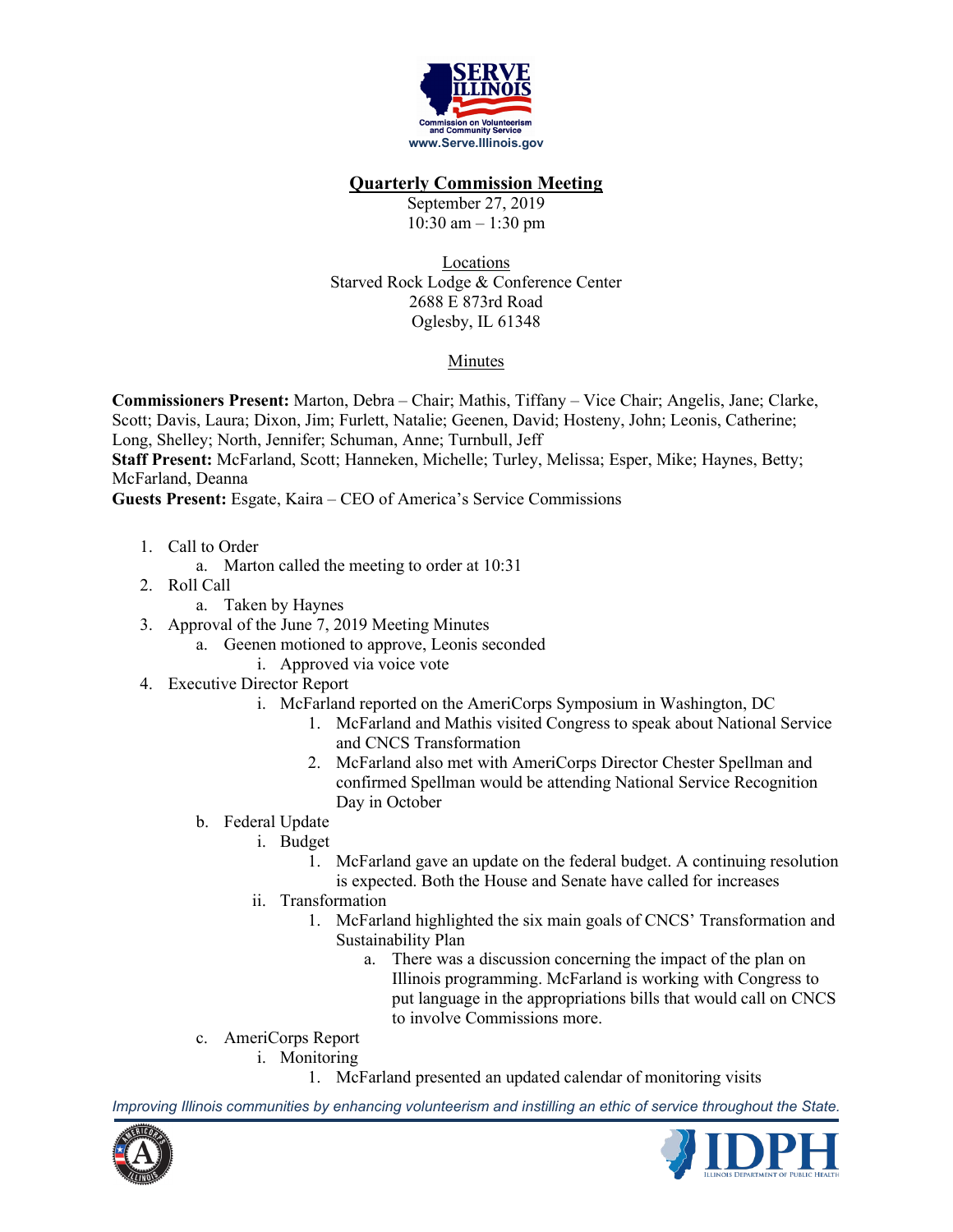

- 2. Davis asked Commissioners to try to attend these visits as much as possible
- ii. 2019-2020 Program Year
	- 1. The grant year began in July
	- 2. The annual Program Director Training was held in July
	- 3. Marton led a discussion on supporting AmeriCorps recruitment efforts
		- a. A statewide PSA that is Illinois focused was discussed. Clarke recommended that the Commission involve the Illinois Broadcasters Association.
		- b. Clarke asked how risk is assessed. McFarland outlined the risk assessment policy which includes monitoring findings, new staff, and new programming. All new programs are automatically viewed as "at-risk"
- iii. Illinois Disaster Corps
- 1. Hanneken provided the report. Next training schedule for November
- iv. AmeriCorps Opening Day October 10 Springfield
	- 1. Haynes provided the report including the agenda of the event
- d. Volunteerism Report
	- i. Regional Conferences
		- 1. Hanneken referred to the information provided at the retreat the previous day
	- ii. Governor's Hometown Awards November 14 Springfield
		- 1. Hanneken provided the report. The event will be at the Governor's
		- Mansion
- e. Communications Report
	- i. Haynes presented the Commission's marketing plan and outline of expenses
- 5. CNCS Report
	- a. Hosteny provided the report
		- i. National Drug Take Back Day- asking programs to get involved
		- ii. Grant opportunities
			- 1. Looking for Macon county RSVP opportunities
			- 2. VISTA Applications wanted decided every quarter
- 6. Commission Chair Report
	- a. Marton thanked Esgate for facilitating the Commission retreat
- 7. Committee Reports
	- a. Finance Clarke provided the report
		- i. The committee is looking over all budgets and making recommendations to staff.
	- b. Public Relations- Angelis provided the report
		- i. The committee will be meeting in the next few weeks to review Commissioner surveys
	- c. Recognition Events- Furlett provided the report
		- i. Committee will be meeting in October
		- ii. Will be looking at getting commissioners involved in recognition events
	- d. State Service Plan/Strategic Planning Committee McFarland provided the report
		- i. The plans will be consolidated into one State Service Plan
		- ii. More discussion will be had later in the agenda
	- e. Governance Turnbull provided the report
		- i. The committee has not yet met

*Improving Illinois communities by enhancing volunteerism and instilling an ethic of service throughout the State.*